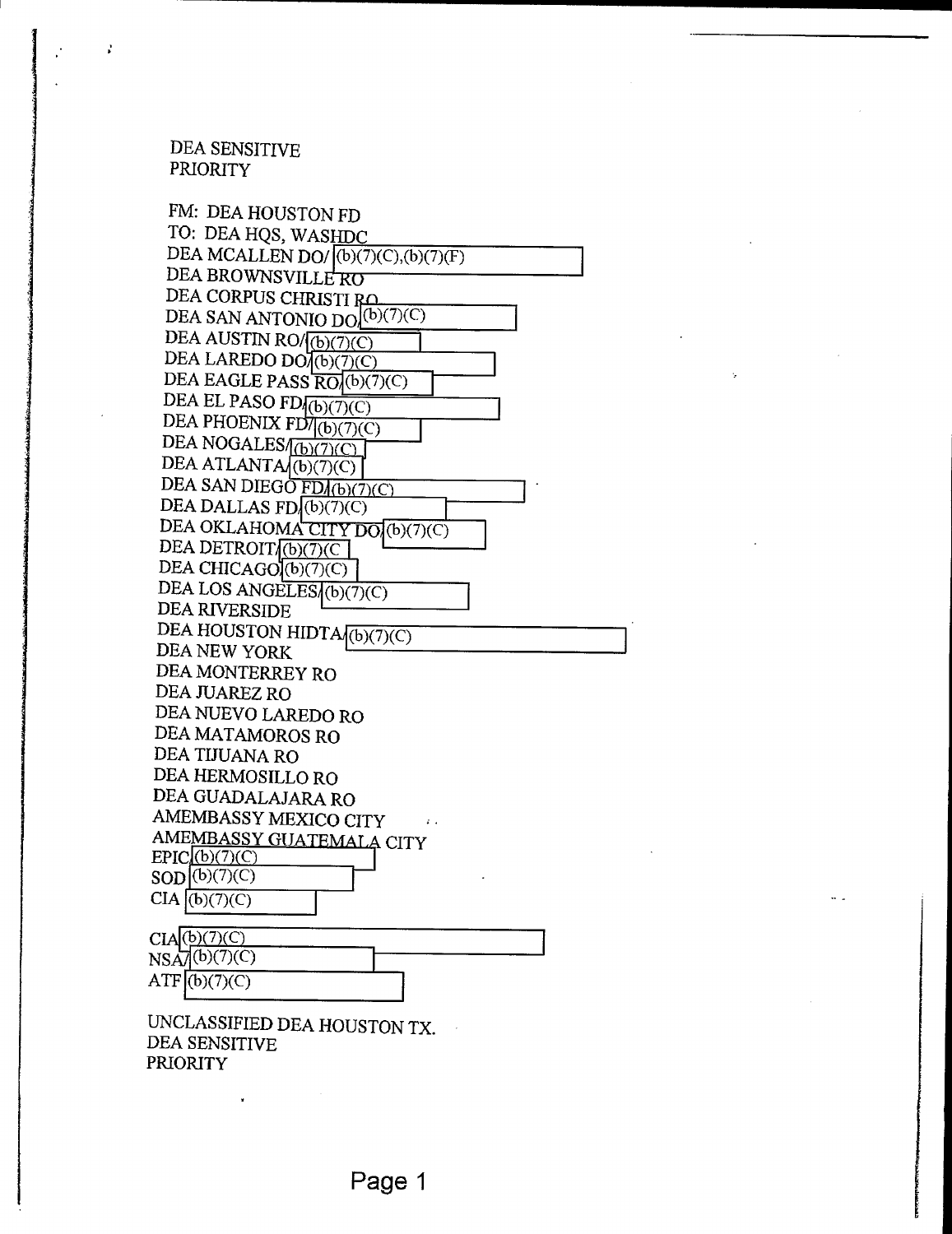| DEA HEADQUARTERS FOR NC, NCD, NN/(b)(7)(C)             | NCS <sub>a</sub> (b)(7)(C)     |
|--------------------------------------------------------|--------------------------------|
| $NCSC/(b)(7)(C) NCSD/(b)(7)(C) NCSM/(b)(7)(C)$<br>NCWG | $NCH(b)(7)(C)$ $NCW/(b)(7)(C)$ |

BT

SUBJECT: (b)(7)(C)<br>ASSESSMENT OF "LOS ZETAS" EVOLUTION AND EXPANSION (2001-2009

 $\overline{(b)(7)(C),(b)(7)(E)}$ 

 $(b)(7)(C)$ 

MEETING TO ASSESS THE EVOLUTION AND EXPANSION OF THE ZETAS AND THE GULF CARTEL THE CO  $\frac{JUNE 29}{(43/7)(C)}$  JULY 2, 2009.  $(0)(7)(C)$ 

 $(b)(7)(C)$ 

 $(b)(7)(C)$ 

 $(b)(7)(C)$ 

DURING THE CONFERENCE, 23 BRIEFINGS WERE PRESENTED.  $(6)(7)(C)$ 

SUMMARY

 $(b)(7)(C)$ <br>(b)(7)(C)

THAT THE ZETAS ARE NO LONGER SOLEY OPERATING AS THE ENFORCEMENT ARM OF THE GULF CARTEL. THE STRENGTH OF THE ZETA FORCE IS THEIR ABILITY TO CORRUPT, KILL AND INTIMIDATE AND THESE FACTORS HAVE GIVEN THE ZETAS THE POWER TO CONDUCT ACTIVITIES THROUGHOUT MEXICO, AND THEY HAVE ESTABLISHED A METHODOLOGY TO MOVE INTO NEW TERRITORY AND ASSERT CONTROL OVER THAT GEOGRAPHY. ZETA ACTIVITIES HAVE EVOLVED FROM DRUG TRAFFICKING TO TRADITIONAL ORGANIZED CRIME ACTIVITIES AS WELL.

 $(b)(7)(C)$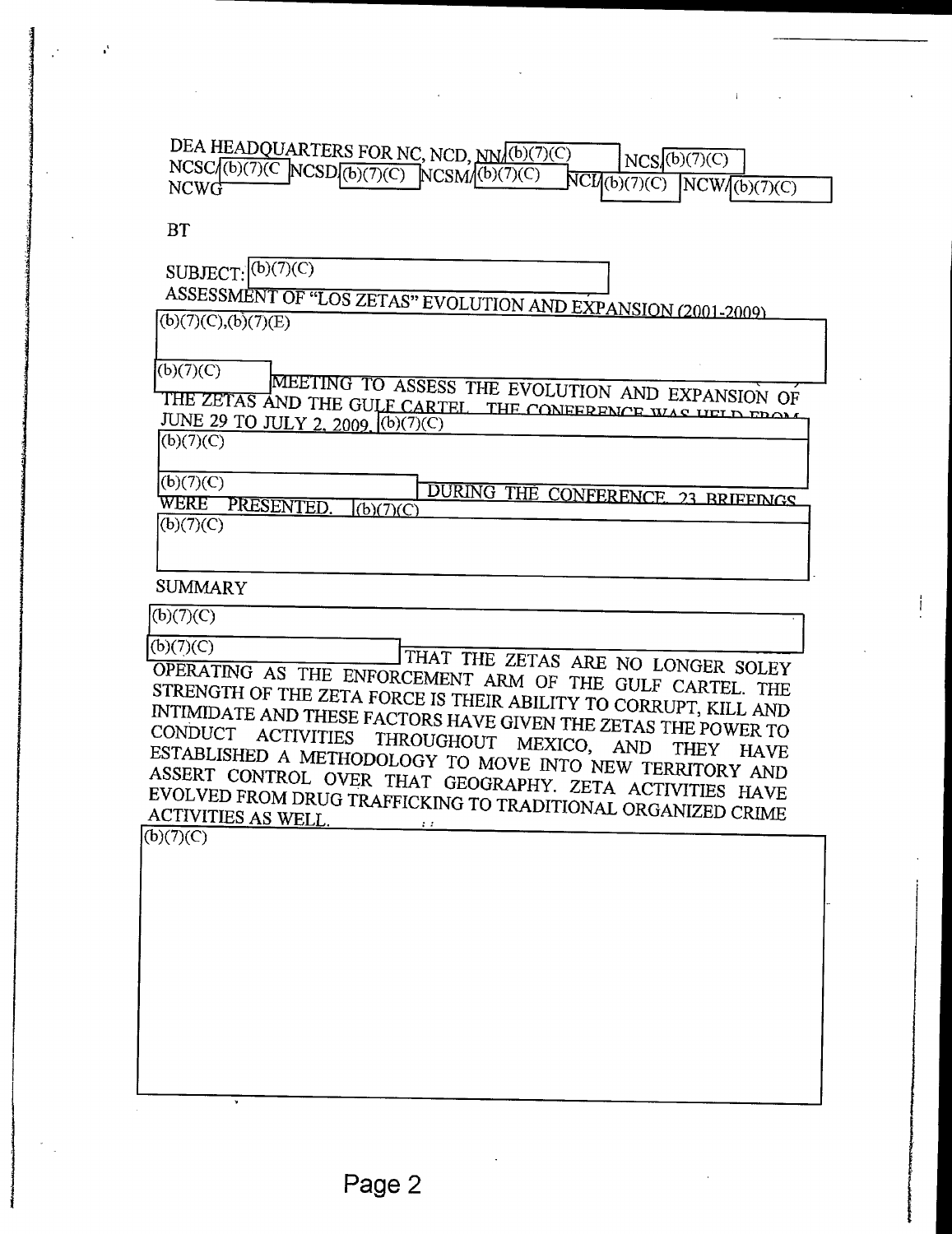| (b)(7)(A),(b)(7)(C)                                                                                                             |
|---------------------------------------------------------------------------------------------------------------------------------|
|                                                                                                                                 |
|                                                                                                                                 |
|                                                                                                                                 |
|                                                                                                                                 |
|                                                                                                                                 |
|                                                                                                                                 |
|                                                                                                                                 |
|                                                                                                                                 |
|                                                                                                                                 |
|                                                                                                                                 |
|                                                                                                                                 |
|                                                                                                                                 |
| 5.                                                                                                                              |
| THE DISCUSSIONS WERE USED TO ASSESS THE EVOLUTION AND                                                                           |
| EXPANSION OF THE ZETAS AND THE GULF CARTEL FROM THEIR                                                                           |
| INCEPTION, AT ABOUT THE TURN OF THE CENTURY THROUGH THE<br>PRESENT DAY. $\sqrt{(b)(7)(C)}$                                      |
| (b)(7)(C)                                                                                                                       |
|                                                                                                                                 |
|                                                                                                                                 |
| ZETA LEADERSHIP CHANGES                                                                                                         |
|                                                                                                                                 |
| 6. ON APRIL 25, 2005. $(6)(7)(C)$<br>$(b)(7)(C)$ ARRESTED $(b)(7)(C)$                                                           |
|                                                                                                                                 |
| (b)(7) AND ELEVEN ASSOCIATES FOLLOWING A SHOOTOUT WITH ZETAS<br>IN $f(b)(7)(C)$ AS A RESULT OF THIS ARREST, $\boxed{(b)(7)(C)}$ |
| (b)(7)(C)                                                                                                                       |
| BEGAN HIS INITIAL ASCENT TO A KEY ZETA<br>LEADERSHIP POSITION. $\overline{(b)}$ (7)(C),(b)(7)(E)                                |
|                                                                                                                                 |
| (b)(7)(C)<br>ON SEPTEMBER 10, 2005, ZETA MEMBER                                                                                 |
| $\overline{(b)}$ (7)(C) WAS ARRESTED IN $\overline{(b)}$ (7)(7)(C)<br>IN HIS POST-ARREST                                        |
| DECLARATION<br>(b)(7)(C)<br>$\overline{\text{STATED} \quad \text{THAT} \quad (b)(7)(C)}}$<br>(b)(7)(C)                          |
| HAD RECRUITED <b>TEORMER GUATEMALAN KAIBILES TO WORK</b>                                                                        |
| WITH THE ZETAS, AND THAT THE KAIBILES WERE PROCURING FIREARMS                                                                   |
| AND GRENADES FROM GUATEMALA ON BEHALF OF THE GULF CARTEL.<br>(b)(7)(C),(b)(7)(E)                                                |
|                                                                                                                                 |
| ZETA'S BEGIN TO EXPAND THEIR TERRITORY                                                                                          |
|                                                                                                                                 |
| 8. BY LATE 2005, THE GULF CARTEL HAD SUCCESSFULLY CHALLENGED                                                                    |
| SINALOA_CARTEL CONTROLLED AREAS (b)(7)(C)                                                                                       |
| (b)(7)(C) FROM LATE 2005 TO 2006, THE ZETAS CONTINUED THEIR,                                                                    |
| WESTWARD EXPANSION [b)(7)(C)<br>(b)(7)(C)                                                                                       |
|                                                                                                                                 |
|                                                                                                                                 |
|                                                                                                                                 |

j.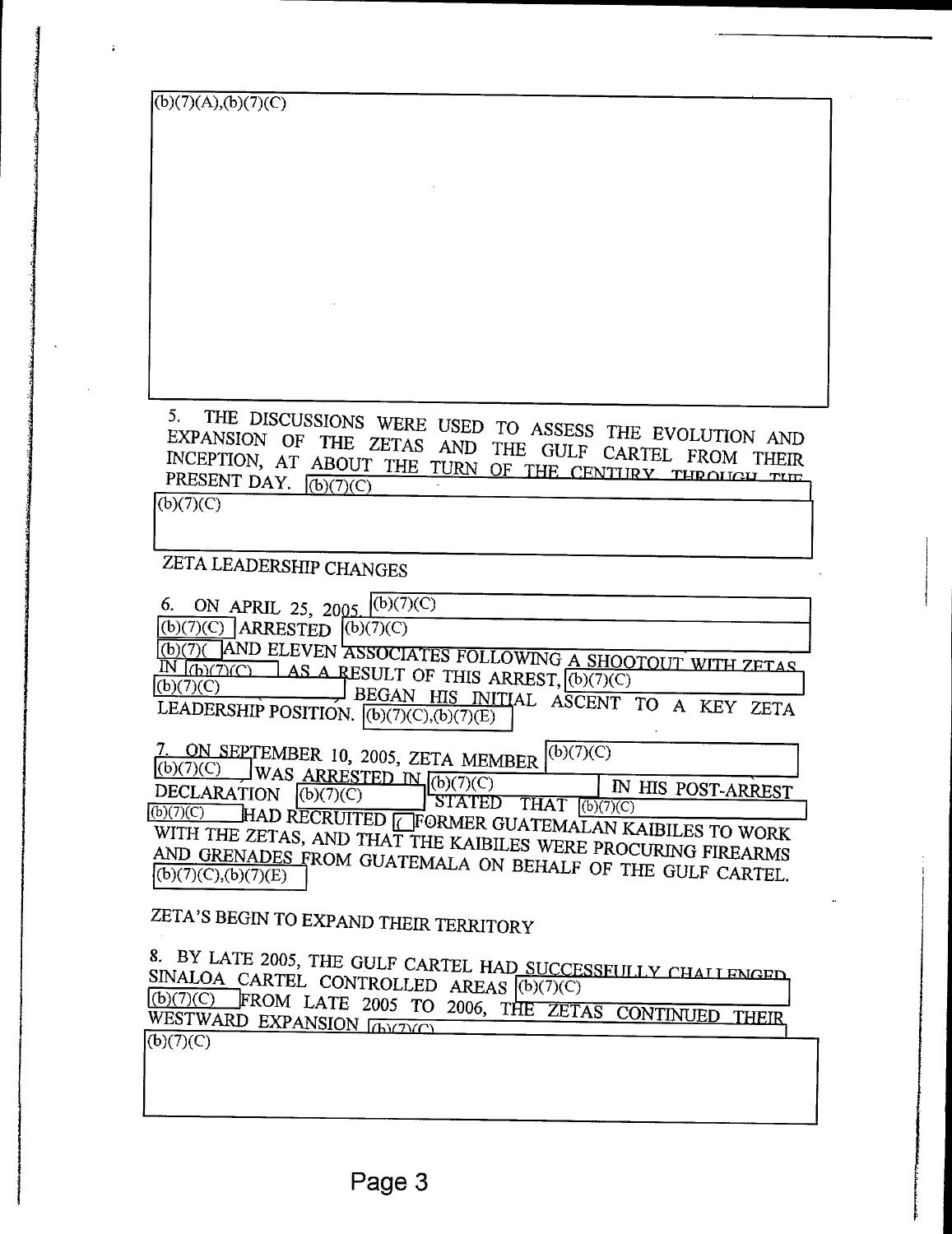$\overline{(b)(7)}(C)$ 

 $(b)(7)(C)$ 

SOLIDIFIED THEIR CRIMINAL ENTERPRISE BY ESTABLISHING CONTROL OF THE RETAIL LEVEL DISTRIBUTION OF COCAINE AND MARIJUANA IN ALL OF THEIR OPERATIONAL AREAS((b)(7)(C),(b)(7)(E)

REGAINING CONTROL OF THEIR HOME-TURF

10. BY THE END OF 2006, THE ZETAS HAD ALSO ESTABLISHED FIRM CONTROL OF KEY PLAZAS IN THEIR TRADITIONAL STRONGHOLD STATES  $(b)(7)(A),(b)(7)(C),(b)(7)(D),(b)(7)(F)$ 

 $(E)(7)(C)$  THE ZETAS ALSO ENGAGED IN

THEIR OWN PROPAGANDA CAMPAIGNS BY EXERTING CONTROL OVER MUCH OF THE CITY'S MEDIA.  $(6)(7)(C)(6)(7)(E)$ 

ZETA GROWTH AND AUDACITY

 $(b)(7)(C)$ (b)(7)(C) ZETA CRIMINAL ACTIVITIES GREW INCREASINGLY DIVERSE, TO INCLUDE CONTROL OF LIQUOR SALES, AUTO THEFTS, AND THE DISTRIBUTION AND SALE OF PIRATED MOVIE DVDS AND MUSIC CD'S. [b)(7)(C)(b)(7)(D)  $(b)(7)(C),(b)(7)(D),(b)(7)(E)$ 

12. IN LATE 2006 AND EARLY 2007, ZETAS MURDERED SEVERAL PUBLIC OFFICIALS. THE INCREASE IN HOMICIDES, PARTICULARLY AGAINST PUBLIC OFFICIALS, WAS SEEN AS A REACTION TO MEXICO PRESIDENT CALDERON'S COUNTER-DRUG, COUNTER-CARTEL INITIATIVES, (h)(7)(C)  $(b)(7)(C),(b)(7)(E)$ 

13. BY LATE 2007, THE WILLINGNESS OF THE ZETAS TO DIRECTLY CONFRONT THE MILITARY INCREASED. ON DECEMBER 14, 2007, TWO<br>SOLDIERS IN (b)(7)(C) UWERE ASSASSINATED AFTER SOLDIERS IN (b)(7)(C) WERE ASSASSINATED AFTER PARTICIPATING IN THE SEIZURE OF SEVEN TONS OF MARIJUANA. ON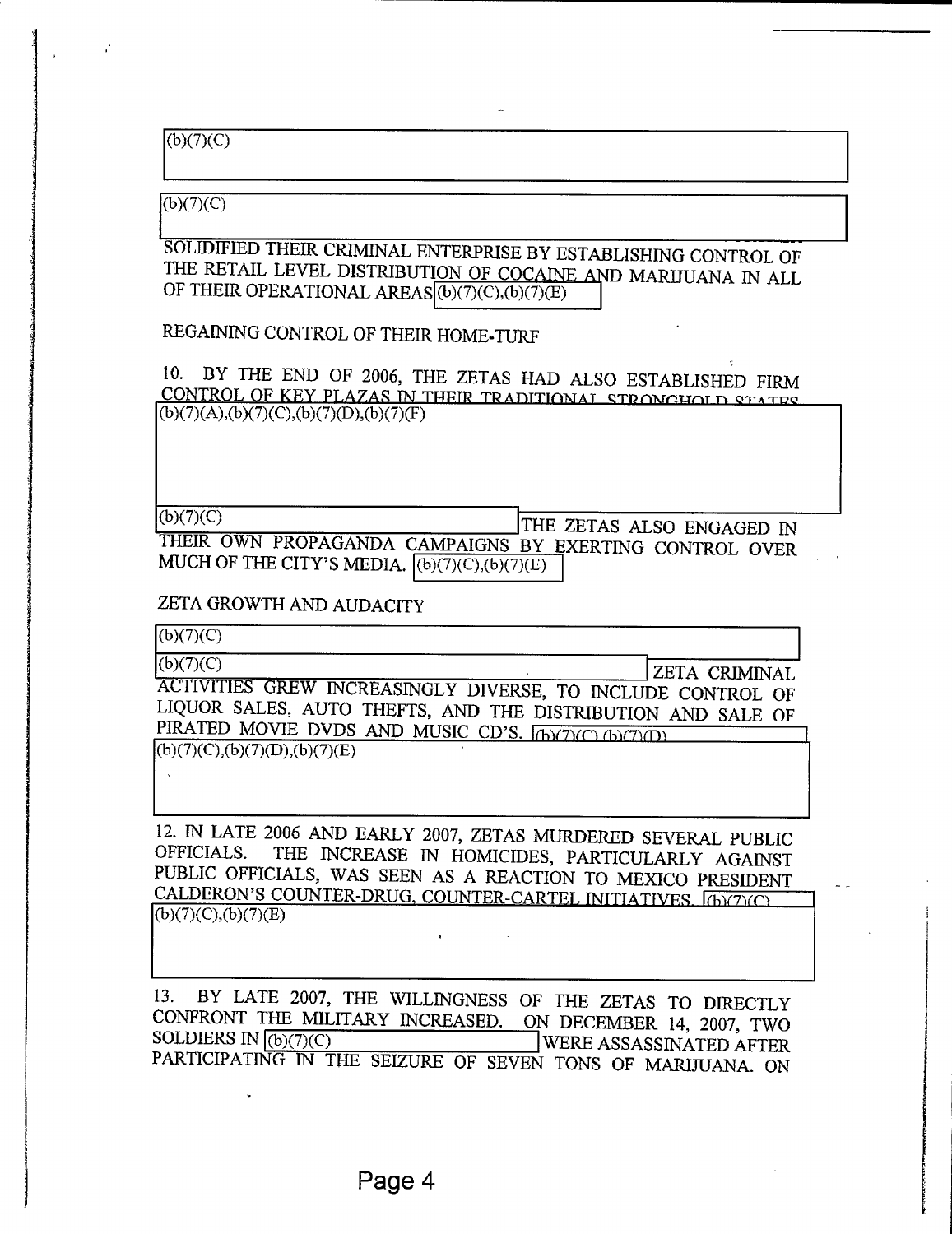## DECEMBER 18, 2007, FOUR MILITARY OFFICERS WERE SHOT WHILE SHOPPING (b)(7)(C),(b)(7)(E)

 $\sigma_{\rm{eff}}$  and  $\sigma_{\rm{eff}}$ 

 $\sqrt{(b)(7)(C)}$ 

 $\sim$  4

 $(b)(7)(A),(b)(7)(C),(b)(7)(E)$ 

 $\bar{t}$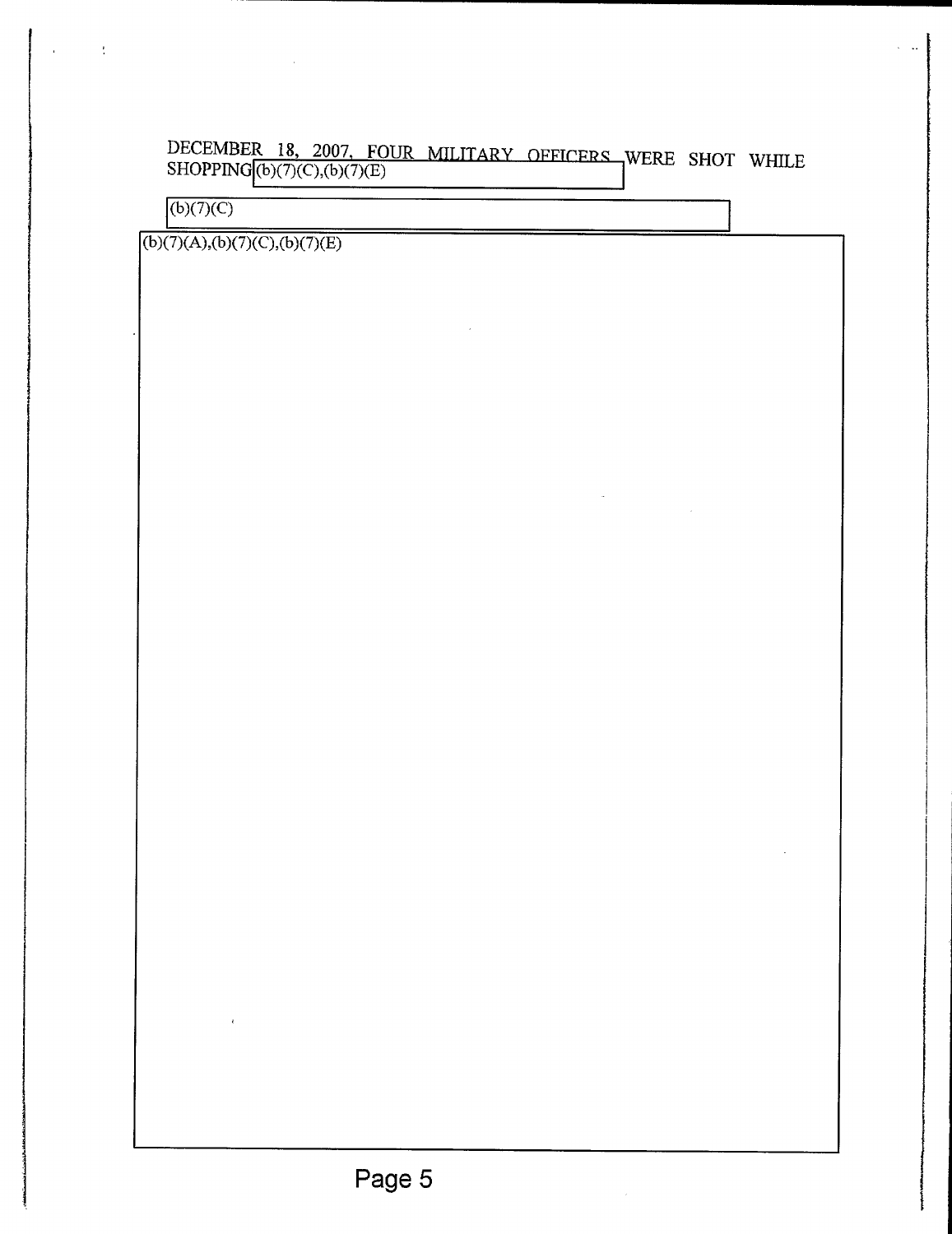$(b)(7)(C)$ 

 $\ddot{\mathbf{v}}$ 

 $\overline{(b)(7)(C)}$ 

33. IN SEPTEMBER OF 2008, DURING A MEXICAN INDEPENDENCE CELEBRATION A GRENADE ATTACK TOOK PLACE IN MORELIA. MICHOACAN, MEXICO.  $(b)(7)(C)$ 

 $(b)(7)(C)$ 

 $\overline{(b)(7)(C),(b)(7)(E)}$ 

 $(b)(7)(C),(b)(7)(E)$ 

36. ON JANUARY 6, 2009, "TELEVISA MONTERREY" A TELEVISION STATION LOCATED IN MONTERREY, NUEVO LEON, MEXICO WAS ATTACKED BY TWO UNIDENTIFIED INDIVIDUALS WHO FIRED SHOTS AND THREW A FRAGMENTATION GRENADE OVER THE PERIMETER WALL NO ONE HURT IN THE ATTACK,  $(6)(7)(C)$  $(b)(7)(C)$ 

 $(b)(7)(C)$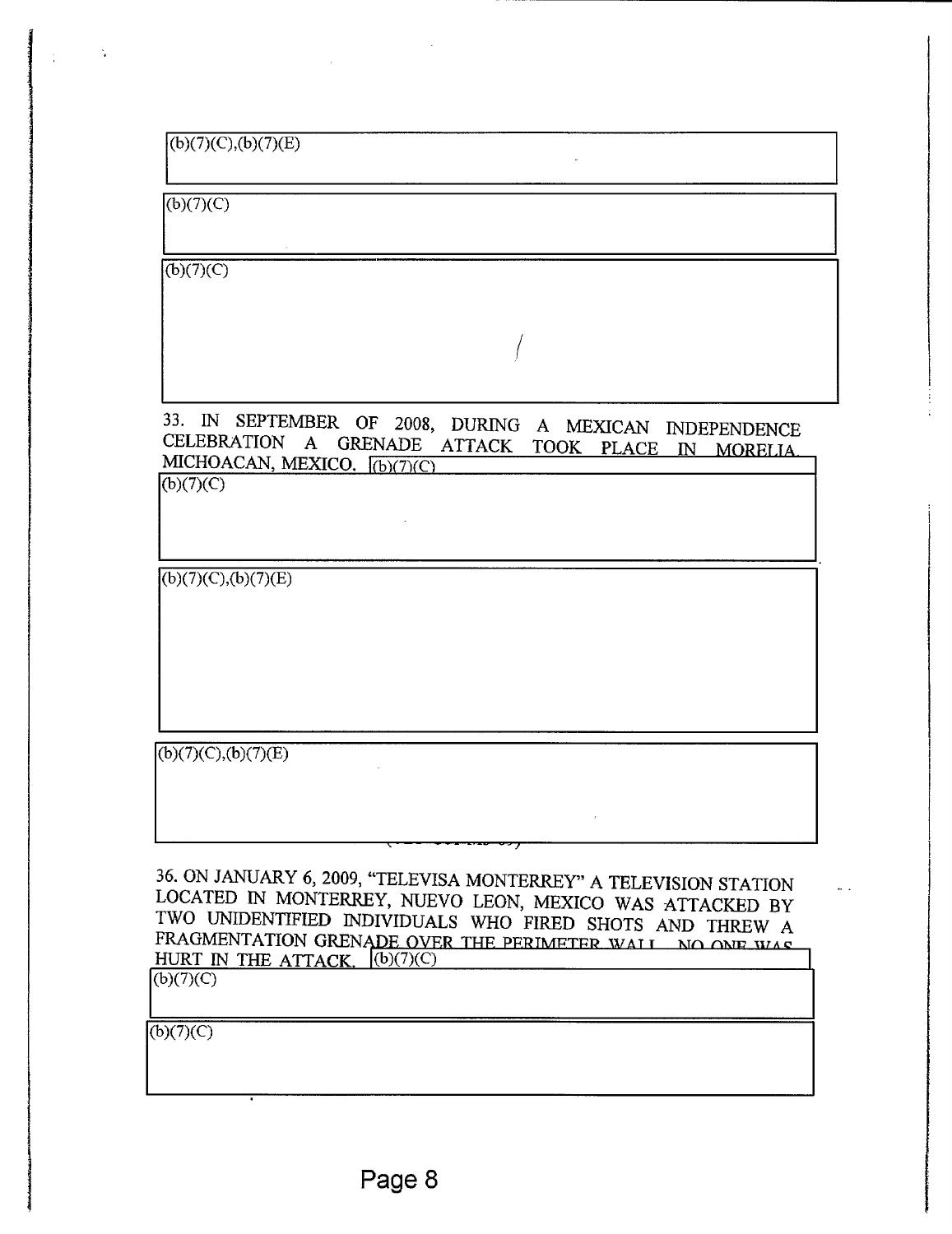$(b)(7)(C), (b)(7)(E)$ 

 $\cdot$ 

 $(b)(7)(C), (b)(7)(E)$ 

# EVOLUTION - DIVERSIFICATION OF CRIMINAL ACTIVITIES

 $(b)(7)(C)$ 

(b)(7)(C) THE ZETAS THEN ENGAGE IN A

PROPAGANDA CAMPAIGN DESIGNED TO ALERT AND WARN THE LOCAL POPULATION OF THEIR PRESENCE AND AS A MEANS OF RECRUITMENT. IN ONE MEXICAN TOWN THE ZETAS CREATED A BANNER PROMISING NEW ZETA RECURITS THREE SQUARE MEALS A DAY, IN LIEU OF RAMEN NOODLES, ALLEGEDLY A PREDOMINANT STAPLE IN THE MEXICAN MILITARY. (b)(7)(C),(b)(7)(E)

41. IN 2007 THE ZETA CRIMINAL ACTIVITIES GREW INCREASINGLY DIVERSE, TO INCLUDE CONTROL OF LIQUOR SALES, AUTO THEFTS, AND THE DISTRIBUTION AND SALE OF PIRATED DVDS AND ONLY ZETA MARKED PIRATED CDS ARE ALLOWED TO BE SOLD IN THE CONTROLLED  $AREA.$   $(b)(7)(C)$  $(b)(7)(C)$ 

EVOLUTION - INDEPENDENT LEADERSHIP AND OPERATIONS

 $(b)(7)(C)$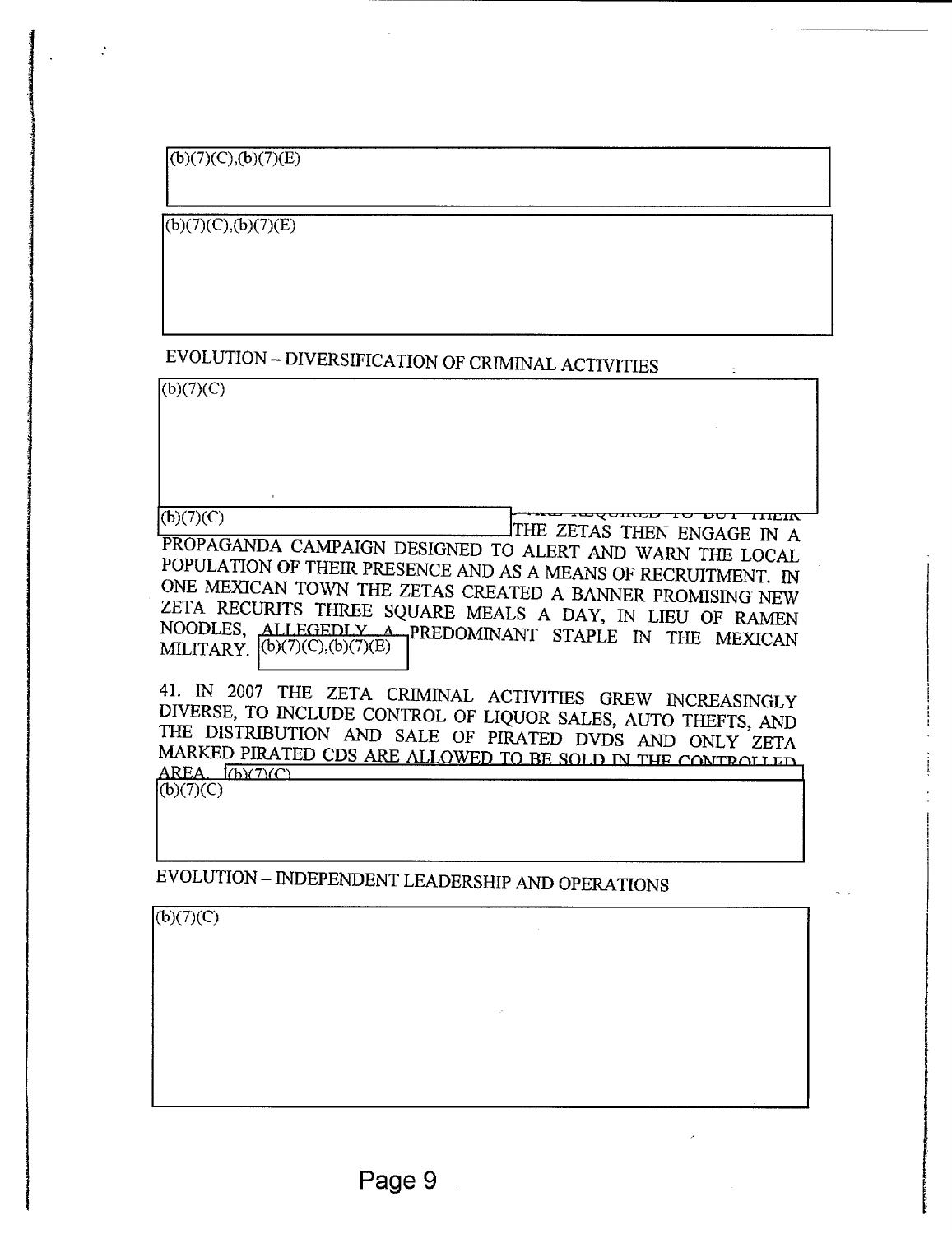## $(b)(7)(C),(b)(7)(E)$

#### 43. THE ZETAS, UNDER THE LEADERSHIP OF  $(6)(7)(C)$  $(b)(7)(C)$ ARE NO LONGER RELIANT UPON THE DIRECTION OF GULF CARTEL LEADERS (b)(7)(C)

I

 $(b)(7)(C)$ 

 $\ddot{\phantom{a}}$ 

44. WHILE STILL CLOSELY ALLIED WITH THE GULF CARTEL, THE ZETAS HAVE EVOLVED INTO A SEPARATE DRUG TRAFFICKING ORGANIZATION THAT IS INDEPENDENTLY TRANSPORTATING COCAINE FROM COLOMBIA TO MEXICO.  $\sqrt{(b)(7)}$ (C)

 $(6)(7)(C),(b)(7)(E)$ 

 $(6)(7)(C)$ 

 $(b)(7)(C)$ 

 $(b)(7)(C)$ 

Cb)(7)( THE ZETAS WILL CONTINUE TO BE A CHALLENGE TO LAW ENFORCEMENT AGENCIES AND MILITARY COUNTER-DRUG FORCES  $(b)(7)(C)$